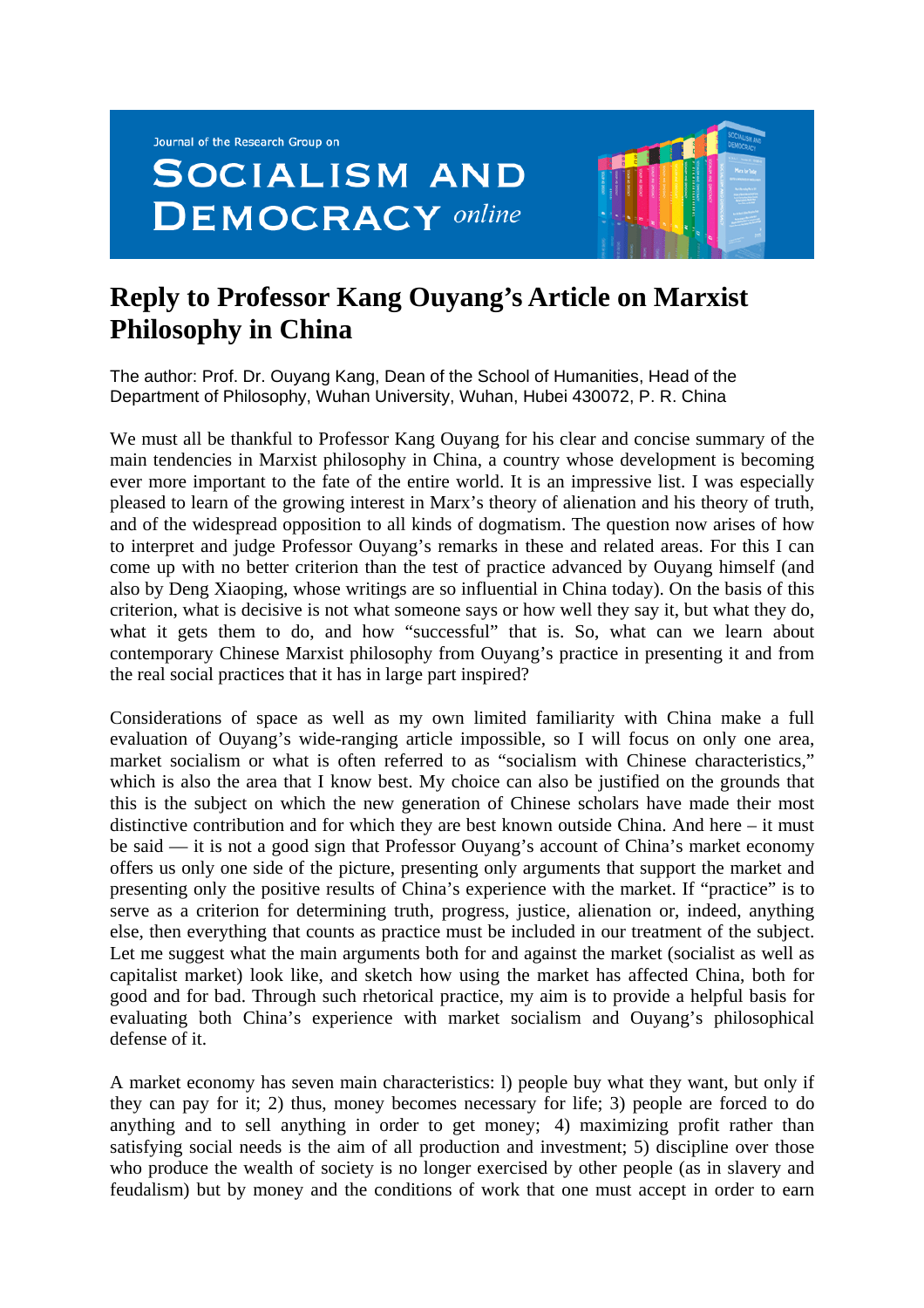money; 6) rationing of scarce goods takes place through money (based on who has more than others) rather than through coupons (based on who has worked harder or longer or has a greater need for the good); and 7) since no one is kept from trying to get rich and everyone is paid for what they do, people acquire a sense that each person gets (and has gotten) what he deserves economically, in short, that both the rich and the poor are responsible for their fates.

Whether the society is developed or underdeveloped, a market economy has several important advantages and several major disadvantages: Among the advantages, we find the following:

1.) Competition between different firms leads to increased efficiency, as firms do whatever is necessary – including laying off workers – to lower their costs;

2.) Most people work harder (the threat of losing one's job is a great motivator);

3.) There is more innovation as firms look for new products to sell and cheaper ways to do their work;

4.) Foreign investment is attracted as word gets out about the new opportunities for earning profit;

5.) The size, power, and cost of the state bureaucracy is correspondingly reduced as various activities that are usually associated with the public sector are taken over by private enterprises;

6.) The forces of production, or at least those involved in making those things people with money at home or abroad want to buy, undergo rapid development;

7.) Many people quickly acquire the technical and social skills and knowledge needed to function in this new economy;

8.) A great variety of consumer goods become available for those who have the money to buy them; and

9.) Large parts of the society take on a bright, merry and colorful air as everyone busies himself trying to sell something to someone else.

These are the main advantages of the market economy, and in his article Professor Ouyang gives a good account of them. But, as I said, there are also major disadvantages, and these Ouyang neglects. Among the disadvantages, we find the following:

1.) Distorted investment priorities, as wealth gets directed into what will earn the largest profit and not into what most people really need (so public health, public education, and even dikes for periodically swollen rivers receive little attention);

2.) Worsening exploitation of workers, since the harder, faster, and longer people work – just as the less they get paid – the more profit is earned by their employer (with this incentive and driven by the competition, employers are forever finding new ways to intensify exploitation);

3.) Overproduction of goods, since workers as a class are never paid enough to buy back, in their role as consumers, the ever-growing amount of goods that they produce (in the era of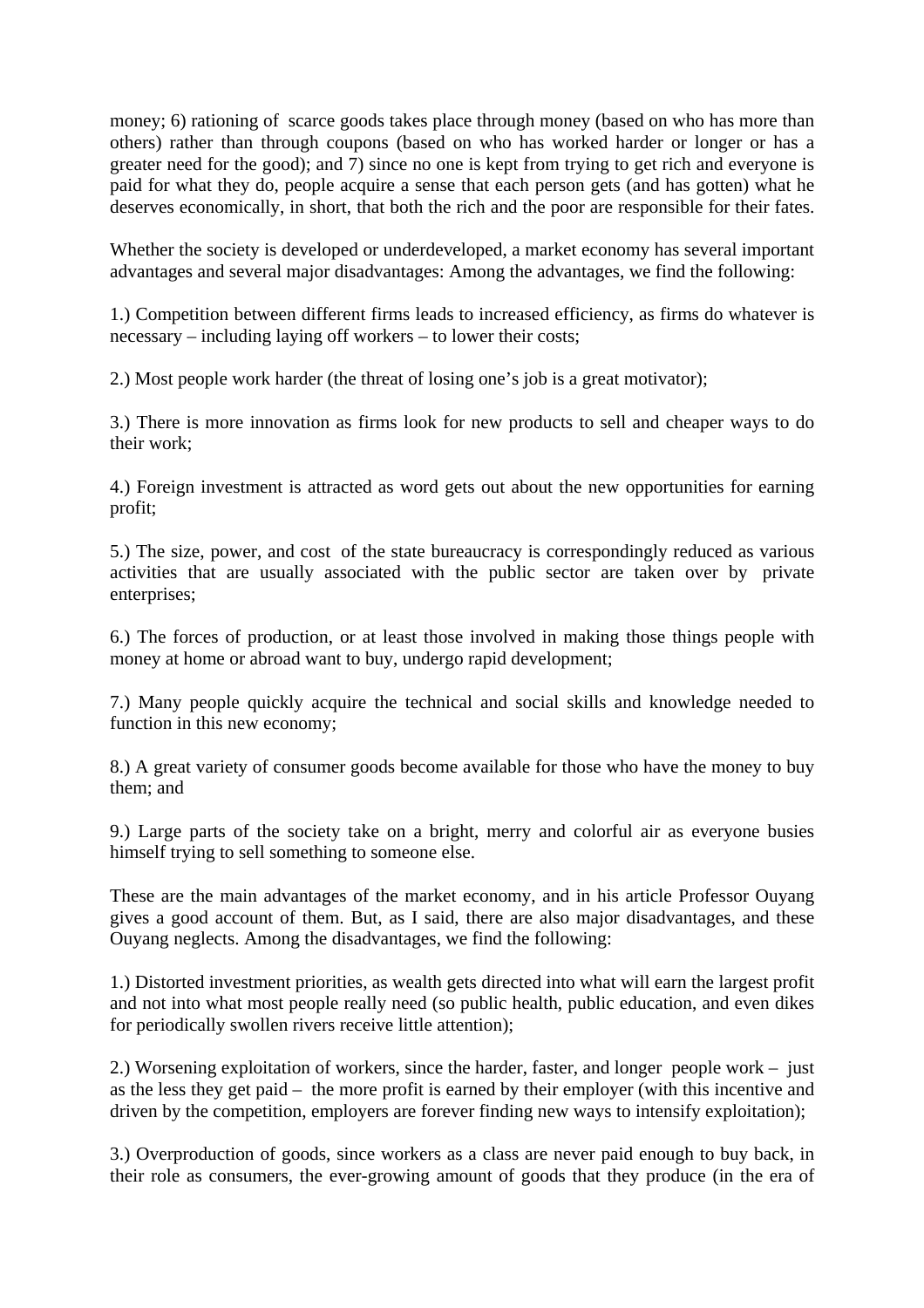automation, computerization and robotization, the gap between what workers produce – and can produce – and what their low wage allows them to consume has increased enormously);

4.) Unused industrial capacity (the mountain of unsold goods has resulted in a large percentage of machinery of all kinds lying idle, while many pressing needs – but needs that the people who have them can't pay for  $-$  go unmet);

5.) Growing unemployment (machines and raw materials are available, but using them to satisfy the needs of the people who don't have the money to pay for what could be made would not generate profits for those who own the machines and raw materials – and in a market economy profits are what matters);

6.) Growing social and economic inequality (the rich get richer and everyone else gets poorer, many absolutely and the rest in relation to the rapidly growing wealth of the rich);

7.) With such a gap between the rich and the poor, egalitarian social relations become impossible (people with a lot of money begin to think of themselves as a better kind of human being and to view the poor with contempt, while the poor feel a mixture of hatred, envy and queasy respect for the rich);

8.) Those with the most money also begin to exercise a disproportionate political influence, which they use to help themselves make still more money;

9.) Increase in corruption in all sectors of society, which further increases the power of those with a lot of money and puts those without the money to bribe officials at a severe disadvantage;

10.) Increase in all kinds of economic crimes, with people trying to acquire money illegally when legal means are not available (and sometimes even when they are);

11.) Reduced social benefits and welfare (since such benefits are financed at least in part by taxes, extended benefits generally means reduced profits for the rich; furthermore, any social safety net makes workers less fearful of losing their jobs and consequently less willing to do anything to keep them);

12.) Worsening ecological degradation (since any effort to improve the quality of the air and of the water costs the owners of industry money and reduces profits, our natural home becomes increasingly unlivable);

13.) With all this, people of all classes begin to misunderstand the new social relations and powers that arise through the operations of a market economy as natural phenomena with a life and will of their own (money, for example, gets taken as an almost supernatural power that stands above people and orders their lives, rather than as a material vehicle into which people, through their alienated relations with their productive activity and its products, have poured their own power and potential; and the market itself, which is just one possible way in which social wealth can be distributed, is taken as the way nature itself intended human beings to relate to each other, as more in keeping with basic human nature than any other possibility. As part of this, people no longer believe in a future that could be qualitatively different or in their ability, either individually or collectively, to help bring it about. In short, what Marx called "ideological thinking" becomes general);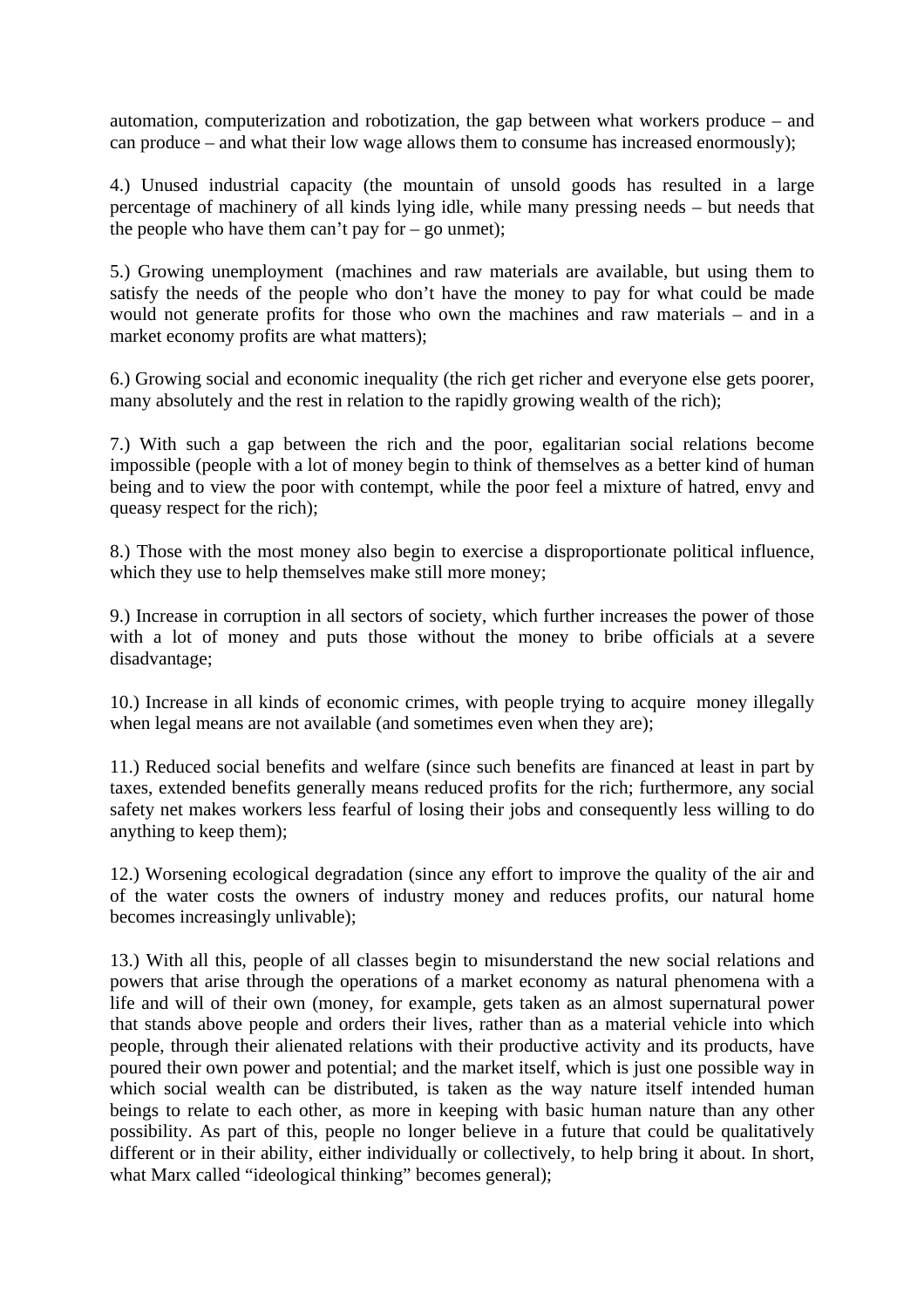14.) The same market experiences develop a set of anti-social attitudes and emotions (people become egotistical, concerned only with themselves. "Me first," "anything for money," "winning in competition no matter what the human costs" become what drives them in all areas of life. They also become very anxious and economically insecure, afraid of losing their job, their home, their sale, etc.; and they worry about money all the time. In this situation, feelings as well as ideas of cooperation and mutual concern are seriously weakened, where they don't disappear altogether, for in a market economy it is against one's personal interest to cooperate with others);

15.) With people's thoughts and emotions affected in these ways by their life in a market economy, it becomes very difficult for the government, any government, to give them a true picture of the country's problems (it is more conducive to stability to feed people illusions of unending economic growth and fairy tales of how they too can get rich. Exaggerating the positive achievements of society and seldom if ever mentioning its negative features is also the best means of attracting foreign investment. With so much of the economy depending on "favorable market psychology," the government simply cannot afford to be completely honest either with its own people or the rest of the world on what is really happening in the country);

16.) Finally, the market economy leads to periodic economic crises, where all these disadvantages develop to a point that most of the advantages I mentioned earlier simply dry up – the economy stops growing, fewer things are made, development of the forces of production slows down, investment drops off, etc. (a close look at the trends apparent in the disadvantages of the market should make clear why such crises are inevitable in a market economy).

Until an economic crisis occurs, it is possible to take the position that the advantages of a market economy outweigh its disadvantages, or the opposite position, and to develop a political strategy that accords with one's view, whatever it is. But if a crisis does away with most of the important advantages associated with the market, this is no longer possible. It simply makes no sense to continue arguing that we must give priority to the advantages of the market when they are in the process of disappearing.

Once we have recognized all the main advantages and disadvantages of the market economy, and once we have had a chance to examine and compare them, there are three major questions that remain to be answered. First, is it possible to have the advantages of the market economy without the disadvantages? Both theory and empirical evidence argue strongly that the answer is "no." Even a quick perusal of Marx's analysis of how the market economy works reveals it as an organic whole in which each part serves as an internal aspect in the functioning of the others. Similarly, their effects, both good and bad (what I've called "advantages" and "disadvantages"), entail one another; they are extended parts and/or necessary preconditions or effects of each other. For example, market experiences produce, of necessity, market personalities in people, and market personalities become a necessary precondition for people of all classes to engage in market relations effectively, and hence for the market to work as well as it does. You can't, in other words, place people in market relations and expect them to retain very much of the socialist ideas, values and emotions that may once have had. And the same glue holds together all the economic, social and psychological aspects of a market economy.

For empirical evidence, just look at how quickly and how thoroughly China fell victim to all the disadvantages of the market once it set out to avail itself of the market's advantages. The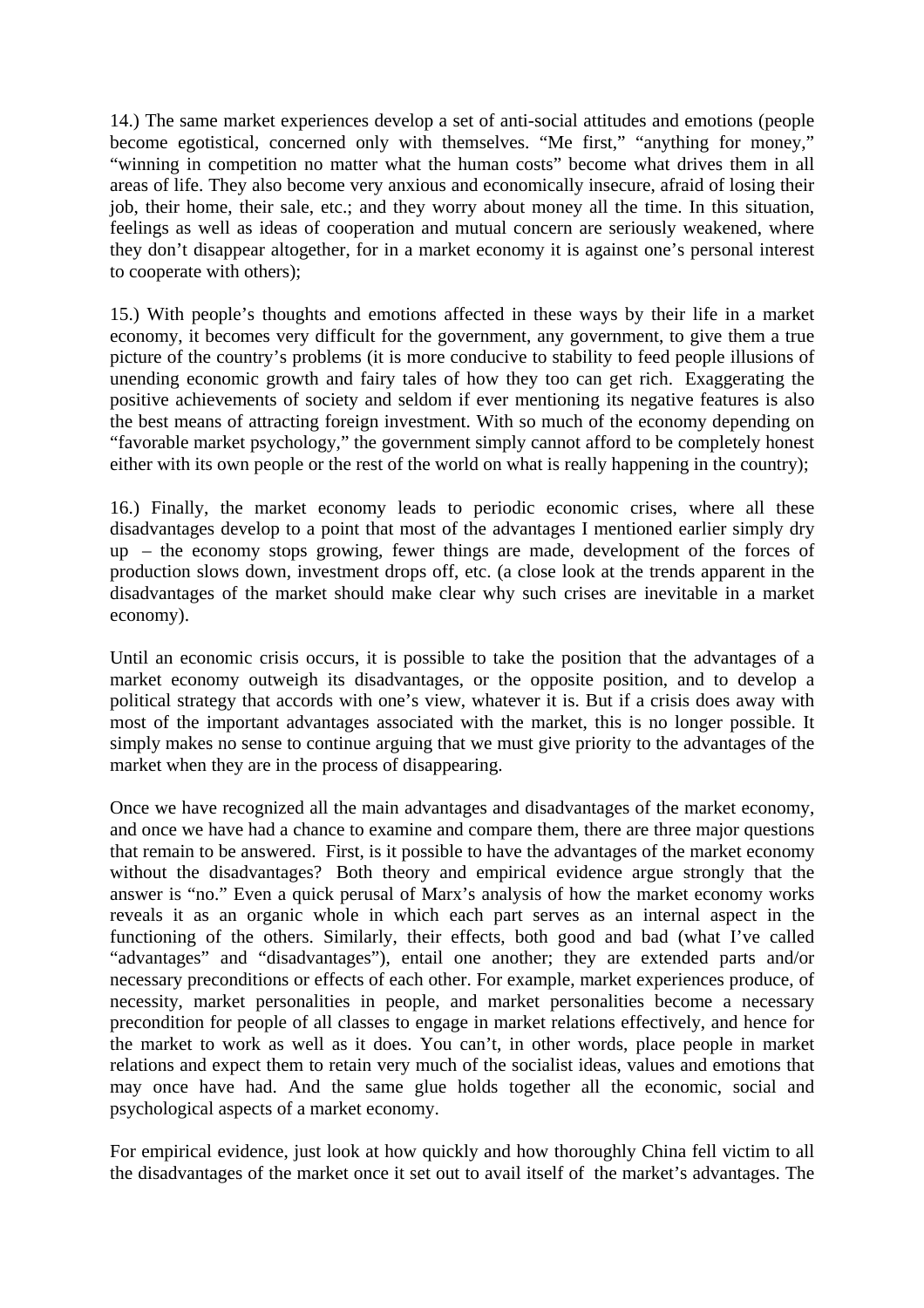Chinese government would have liked nothing better than to avoid these crippling disadvantages. It simply was not possible.

A second key question is – is the equilibrium between the advantages and disadvantages of the market economy stable or changing? The answer is that they are constantly changing, and if changes sometimes favor the advantages (not by making the disadvantages disappear, which is impossible, but by making them appear smaller), the movement toward economic crisis that is taking place in all market economies today makes it clear that it is the disadvantages associated with the market that are becoming its most prominent features.

The third, and final, major question is – can people change their mind about the market? And the answer is – of course. They do so all the time, moving from "against" to "in favor" or from "in favor" to "against." Just because a society opted for one approach to the market, let's say 25 years ago, when one set of problems were dominant, is not in itself a good reason to retain this approach when another set of problems become far more pressing.

If the answers I have given to these three questions are correct, then the central problem facing China today might be posed as follows: Should China stick with the market economy in order to continue to benefit from what's left of its advantages (and simply accept all the negatives that come with it), or – because the disadvantages have gotten so bad – should China now do whatever is necessary to deal with them (and treat whatever benefits it once got from the market as secondary)? It is, of course, not for me but for the Chinese people to say what should be done. I have only tried to clarify what is involved in making such a momentous decision, and, also – and now we return to Ouyang's article – to suggest that it is only by fully laying out the main advantages and disadvantages of market socialism that any effective solution to China's problems can be found. Anything less, any recourse to onesidedness in confronting this situation, is bad economics and bad philosophy, Marxist or otherwise.

According to Ouyang, the core of Deng Xiaoping's teachings is directed to "emancipating the mind" and "seeking truth from facts." I can't think of anything that is more important for us, for all of us, to do. The fate of China today hinges on how well the Chinese people – leaders, philosophers, and ordinary people alike – can apply this advice to Deng's own words and the social and economic reforms that have followed from them.

Quelle: http://sdonline.org/30/reply-to-professor-kang-ouyang%E2%80%99s-article-onmarxist-philosophy-in-china/

Posted on March 12, 2011 by sdonline.org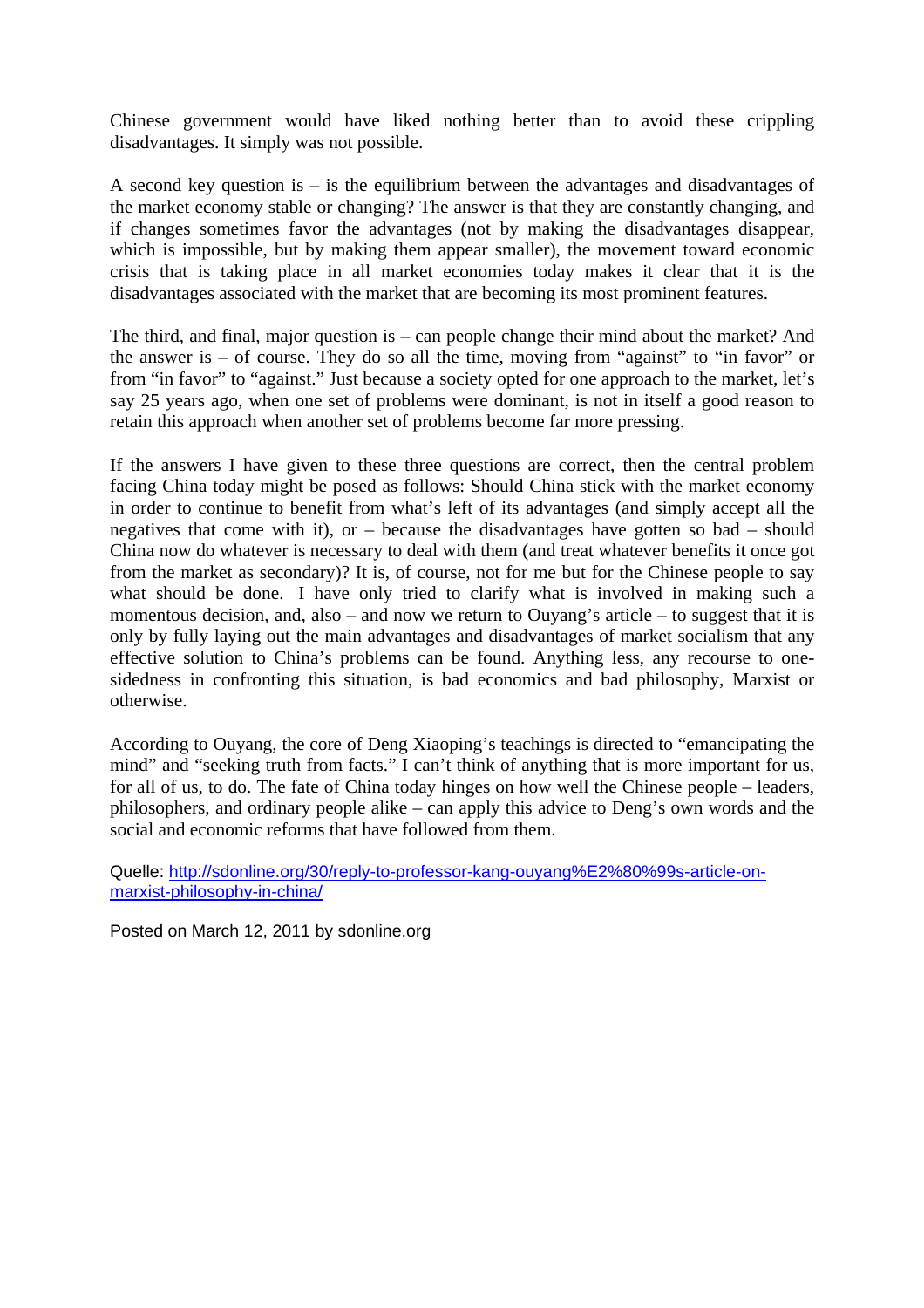Journal of the Research Group on

## **SOCIALISM AND DEMOCRACY** online



### **On "Emancipating the Mind": A Reply to Professor Kang Ouyang**

It is very useful to have from Professor Kang Ouyang an elaborated statement of the philosophical and theoretical roots of the "market reforms" initiated under Deng Xiaoping. However, his essay raises fundamental issues in regard to philosophy, socialism and Marxism, and social practice in the context of Chinese development. Space allows for dealing with only a few of the more essential questions that he addresses.

1) "Emancipating the Mind." Professor Ouyang states that since 1978, when Deng regained power, China has experienced a "thought liberation movement," away from what he describes as the dogmatic application of "a kind of Struggle Philosophy" under Mao Zedong. No one who has visited China more than once in recent years can doubt that there has been an increasing willingness on the part of many Chinese to speak openly about their views on many topics. But Professor Ouyang ignores the opposite side of this development, which is that many of those who opposed the introduction of "market reforms" and the social consequences to which they have led have experienced not "emancipation," but rather repression. To a large extent, the period since 1978 has seen the replacement of the theories of Mao with a dogmatically applied "free market" ideology, "the servant of Deng's politics." Thus with each step in the relentless advance of "marketization," the Chinese people have been encouraged to "emancipate their minds" further in the acceptance of the growing recapitalization and privatization of the economy. Many of those who dissented were removed from office or otherwise effectively silenced. Today Marxists who still hold to the concept of collectivism are often afraid to express their ideas freely, especially in the presence of those in authority. What is viewed as emancipation by some, is thus experienced as new forms of constraint by others.

2) Reversing history. This same "reversal" applies to such historical events as the Cultural Revolution as well. We cannot here offer a detailed analysis of that experience, but we should remember that while academics were among its central targets, often suffering brutal attacks, workers and peasants may look back on that same era as one in which they were allowed and even encouraged for the first time to oppose the authority of party and state officials, a time when traditional gender and familial relations were challenged, and when class divisions and the rural/urban gap in education and medical care were lessened. Many members of the working classes almost certainly feel much less "free" to express their ideas today, faced with corrupt officials and ever more exploitative employers, than they did during the mass movements of that time. Workers and peasants often have a much more favorable view of the Cultural Revolution than the one-sided condemnations so common among intellectuals.

3) "Fair competition" of philosophical systems. The reforms were introduced into China not through the "free marketplace of ideas," but by governmental dictat. The market was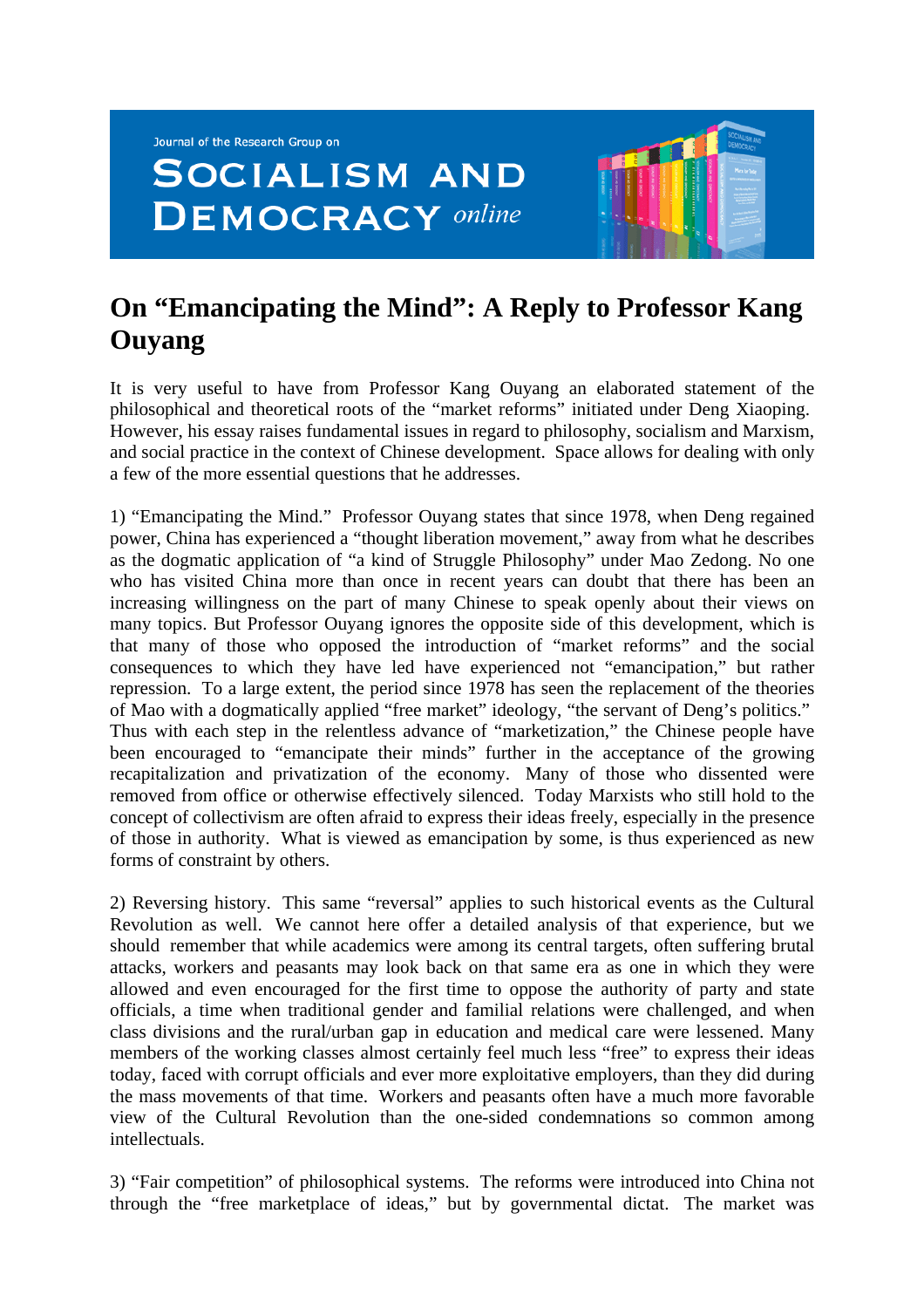imposed on the Chinese, notably in the breakup of even those agricultural communes that were well-functioning and productive in the late 1970s. For many farmers, the "individual responsibility" system of agriculture has meant an improvement in their standard of living. But "freeing" the peasants from their collective forms of production has meant for tens of millions not only loss of a secure relation to the land, but also the end of the forms of social security which they enjoyed as members of the communes, and the collapse of educational and medical care in many of the rural areas, where there are no longer sufficient local resources to pay for them. Thus "Primary education and health services are in deep decline in the countryside."1 Such polarization is typical of "market reforms" worldwide. Commenting on the role of "modern economically-rational development (especially capitalism)," one student of rural changes has noted: "In one way, the process can be seen as the liberation of peasants from the land and the village. In another way, it can be seen as the severing of the peasantry from the land and the dissolution of the village. The process of economic development in the developing world has been violent and tragic for peasants. Their 'liberation' from the land has more often been experienced by the peasantry as a tragedy than a blessing."2 The "floating population" of Chinese peasant migrants who have been displaced from the villages or driven by economic circumstances to seek work in the cities is now put at some 130 million. Millions more, especially women from poor rural areas, work in highly exploitative and often dangerous conditions in the sweatshop industries of foreign investors and joint ventures in the "marketization" heartland on the Southern and Eastern coasts.

4) "Adjusting the mentality" of the workers. In practice, such ideas as "emancipating the mind" are employed directly against the working classes. Thus in 1997 Li Boyang, Minister of Labor, "urged people to change their concept of employment, which to Chinese has tended to be work in government departments and enterprises. Many Chinese shun jobs such as housekeeping, and don't consider themselves really employed if they do take these jobs."3 From being secure members of the industrial working class, the Chinese proletariat are now being urged to accept instead such work as that of domestic servants in the houses of the newly rich. Or as Deputy Prime Minister Wu Banguo put it, "We have to adjust their mentality toward certain kinds of jobs."4 This "mental adjustment" leads directly to the greater exploitation of the workers, as well as to a sense of degradation. "Many jobs in the service sector that is supposed to absorb the unemployed involve onerous work and wages that appall one-time factory workers used to receiving more like \$80 to \$100 a month plus housing, health and pension benefits — and, perhaps more important, [who] thought of themselves as proud standard-bearers of a socialist republic."5

5) The "free will" of the working classes. The above examples from theory and practice illustrate that philosophical ideas such as "emancipation," "liberation," or "freedom" cannot be dealt with in abstraction apart from their social content. As Marx himself made so clear, bourgeois liberties are two-sided. On the one hand, they represent a liberation from the constraints of feudal relations and clerical or other traditional systems of thought. But under capitalist society, workers in particular are also "free" to be unemployed, and even to starve, if they cannot find jobs. As Marx put it in Capital, [T]he owner of money must meet in the market with the free labourer, free in the double sense, that as a free man he can dispose of his labour-power as his own commodity, and that on the other hand he has no other commodity for sale, is short of everything necessary for the realisation of his labour-power. Marx went on to mockingly summarize this relation:

This sphere… is in fact a very Eden of the innate rights of man. There alone rule Freedom, Equality, Property … Freedom, because both buyer and seller of a commodity, say of labour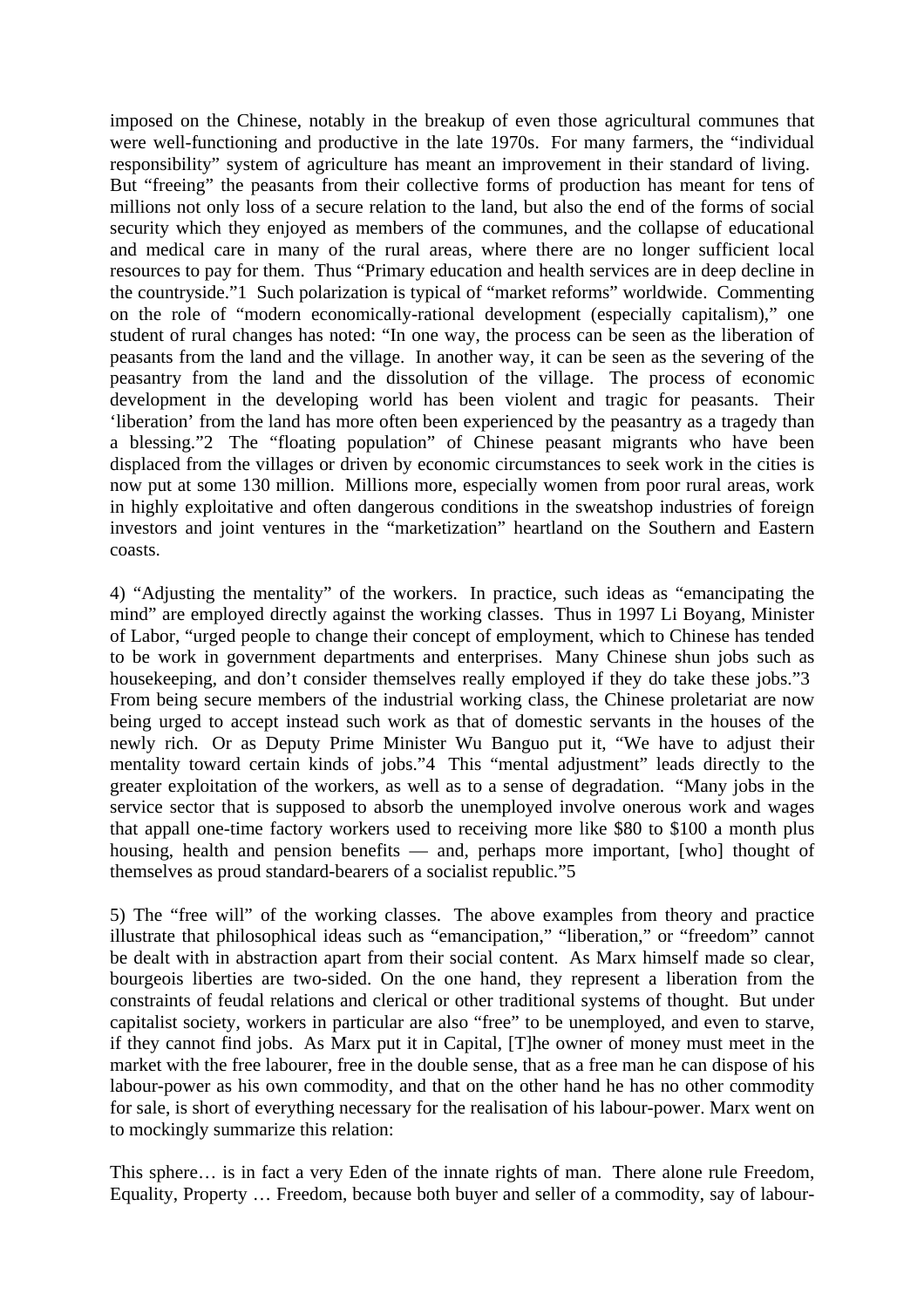power, are constrained only by their own free will.6

In China today, workers face not only the constraints of the marketplace, but as with the peasants a quarter of a century ago, imposition by the government of policies which are destroying the job security and collective benefits they enjoyed. Here too, the "market" is being enforced by official dictat, absent any "free will" on the part of the workers themselves. The result is the rapid creation of an urban "reserve army of labor." "By 1999, the shadow of unemployment had fallen on most state-owned firms. Officially published figures put the jobless at 12 million, but the actual number must be far higher than this."7 Because many of the unemployed are still kept on the books of enterprises, some estimates of their numbers run as high as two or three times the official figure.

6) "The liberation of the human spirit." In the summer of 1999, I returned to Changchun, in the Northeast of China, where I had lived for four months in 1993-94. On one street corner after another, I now found groups of workers, laid off from state-owned enterprises, standing around hoping that someone would come by and offer them any kind of day work, a sight completely unknown only five years earlier. On more than one occasion, they quite literally pointed to their stomachs and said, "We have no food." They also remarked bitterly that "when Mao Zedong was alive, there were no unemployed." In Changsha, in south central China, I was told stories of similar conditions, such as the laid off worker family forced to boil fat in order to get oil for cooking, eating the remnants as their only meat, and barely able to afford vegetables, while trying to save enough to pay the school fees for their children. "They are completely miserable," a relative put it. Migrancy, street hustling, exploitation, rapidly rising unemployment, and outright hunger are the fate today for a large proportion of the once proud and secure Chinese working classes. Yet we are told that "the most important contributions of Deng Xiaoping theory lie in the liberation of the human spirit."

7) A "classless" socialism. Whether mental or physical, therefore, "freedom" has a class content. But the Theory of Deng Xiaoping, and its elaboration by Professor Ouyang, strip socialist and Marxist concepts of their base in the struggle of classes. In its place, there is the assertion that for Marx and Engels, "the highest goal of socialism is to create higher productive forces, to get rid of social inequality, to destroy poverty, and to make all social groups richer." This "productivist" view of socialist society subordinates everything to economic growth, which it is believed can "enrich all members of society," thereby eliminating the necessity of class conflict. In place of the"struggle philosophy" of Mao, Deng and those who follow him have substituted a "non-" or even "anti-struggle" conception, in which social stability is the highest requirement, in order not to disrupt production. It is this concept which led directly to the crushing of students, and especially workers, at Tiananmen in 1989. Yet in the essay by Professor Ouyang the word "class" hardly appears. There is no mention of the working classes at all, much less of the concept of exploitation, or of the revolutionary struggle that is necessary to put an end to it.

8.) "Abandoning some Marxist theories." Marxism in turn is reduced to a kind of individualistic humanism. Certainly it is necessary not to focus only on the collective. But for Marx, individual liberation was not possible within class society, where even the most wealthy and privileged suffer alienation. Thus, "In bourgeois society capital is independent and has individuality, while the living person is dependent and has no individuality."8 For Marx, therefore, only through ending the exploitation of some classes by others could the unique individuality of each person finally be freed. The conflict of classes as the driving force of history and the revolutionary struggles to which it gives rise are the central and unique insights of Marx. It is this which sets him apart from the many bourgeois advocates of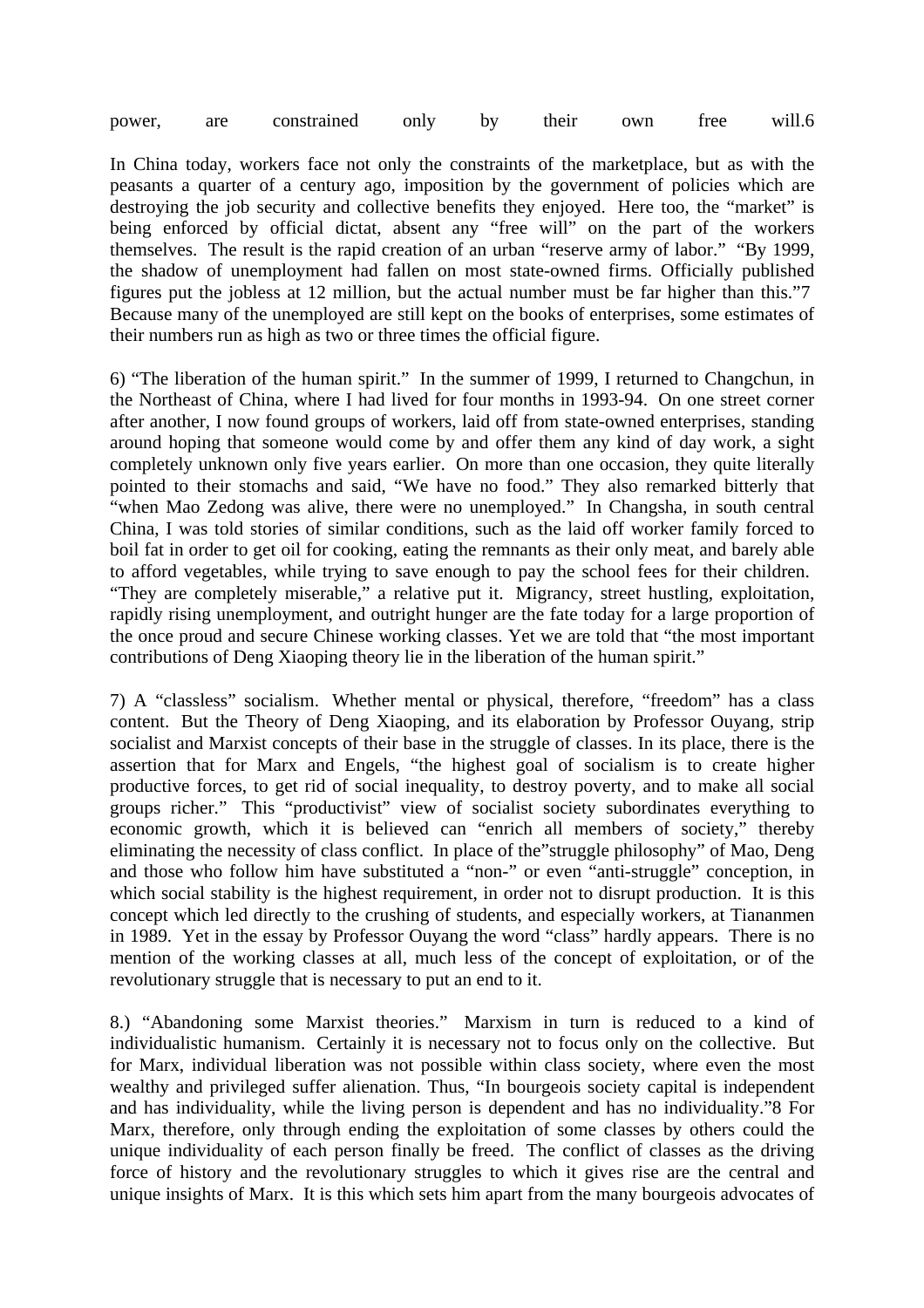higher production, poverty relief, and individualist humanism. By removing class from socialism and Marxism, Professor Ouyang reduces them to a variant of reformism. He even goes so far as to say that the most famous words of Marx are: "Philosophers only explain the world, but the problem is to change it." I beg to differ. If there is a most famous saying of Marx and Engels, surely it is the last lines of the Communist Manifesto, written only four years later: "The proletarians have nothing to lose but their chains. They have a world to win. Working men of all countries, Unite!" It is these last words that are actually inscribed on the grave of Marx, for it was the class unity and the revolutionary struggle of the proletariat that he championed.

9) "Getting rid of social inequality." Though China has made major gains under the reforms in reducing the worst forms of impoverishment, especially in some isolated rural regions, and has undeniably improved the living standards of a significant proportion of the population, the record is abysmal in the area of income polarization. This results from two parallel and interrelated developments, not seen in China for decades. On the one hand, "market reforms" have generated new forms of poverty, especially among migrants and the urban working class. On the other, a newly wealthy bourgeoisie of entrepreneurs, enterprise managers, and often corrupt officials has emerged. The result is a rapid repolarization of the society. "At last month's annual session of the National People's Congress (NPC), Premier Zhu Rongji warned that a 1999 survey put China's Gini Coefficient [of inequality]… at 0.39, 'close to the international danger level' of 0.4… Most experts agree that a more accurate estimate of the current figure is 0.458, although some claim the true figure is as high as 0.59."9 The latter number would put China in the ranks of the most unequal countries in the world, such as Brazil. The full impact of this inequality can only be understood against the history of egalitarianism under Mao, with the Gini index in 1978, two years after his death, rated at "just 0.15, among the lowest in the world."10 Yet in 1984, Deng Xiaoping had asserted that because China will continue to "adhere to socialism… no polarization will occur as our productive forces become developed in 20 to 30 years from now."11 If, as Professor Ouyang also states, "getting rid of social inequality" is one of "highest goals" of a socialist system, and if "seeking truth from facts" is the only criterion for judging this, then it is clear that Chinese "market reforms" have failed this basic test.

10) The return of the conflict of classes. It is this failure, and the widespread corruption with which it is so commonly associated, that has led to the resurgence of class struggle. "In short, workers in state-owned factories have seen their social status shrink swiftly and drastically, losing their once protected position day by day. The result has been a major shrinkage in the middle layers of Chinese society, and a rapid expansion of its lower layers, an obvious formula for social instability."12 The situation in the countryside is in many cases even worse. "Farmers' incomes are growing almost three times more slowly than urban incomes. However, taxes on rural communities are growing faster than those in the cities, leading to an increasing gap between the haves in the urban areas and the have-nots on the farm."13 As a result, demonstrations by workers and peasants have become increasingly frequent, some of them involving tens of thousands of participants and leading to violent clashes and attacks on local authorities and the newly rich. Even many of the "middle class" are deeply disturbed by the vast polarization of Chinese society and the rise of a new bourgeoisie who live in an increasingly isolated luxury.

11) "Independent academic philosophical research." Given these facts, it is necessary to ask why a theory of socialism and Marxism that attempts to ignore class conflict might arise. In part, the answer in this instance may lie in the "independence" of the purely academic study of philosophy, which has no ties to the lives of the working classes. This stands in stark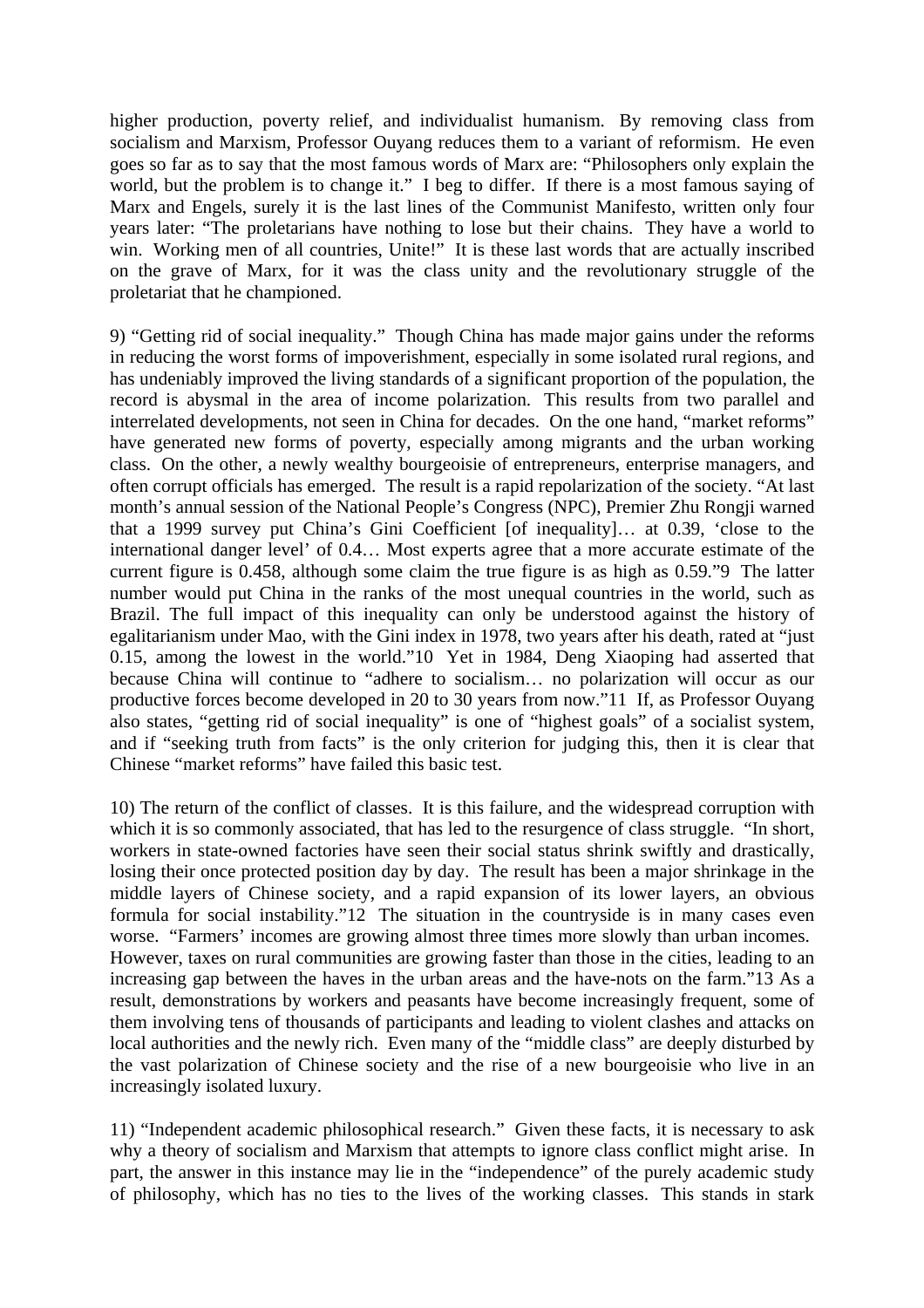contrast to the philosophical essays by Mao, which were written in direct and straightforward language, meant to help even the peasants and workers with little or no schooling to participate in the study and addressing of complex social questions. But as social critic He Qinglian has noted, today the intellectual stratum in China has become highly fragmented, with some who "know very little about the actual problems of society."14 Still, this kind of isolation is not inevitable, and not all academic philosophers take such a route. In the United States, for example, the Radical Philosophy Association, which includes in its ranks highly trained academics, has taken an active role in the struggle against class exploitation, racial and gender oppression, and imperialism, engaging both intellectually and in practice with some of the most important societal issues of the day.

12) The search for "true socialism." Professor Ouyang expresses satisfaction that, in his view, "Marxism became a subject that could be reflected upon, examined, renewed, and developed." In this spirit, we too should examine why some Marxists ignore the class conflict in their search for a "true socialism" that can be "accepted and followed" by the people. There is actually nothing new about this phenomenon. In Part III of the Manifesto, Marx and Engels analyzed various forms of socialism, each representing the interests of different classes. It is evident that a variety of Marxisms can also be adapted to represent other class formations than that of the proletariat. It is in part for this reason that Marx once remarked that he was not a "Marxist," given the distortions to which his ideas were subjected. Among the positions analyzed in the Manifesto was "German, or 'True,' Socialism," which "ceased… to express the struggle of one class with the other… conscious of having overcome 'French one-sidedness' and of representing, not true requirements, but the requirements of Truth; not the interests of the proletariat, but the interests of Human Nature, of Man in general, who belongs to no class, has no reality, who exists only in the misty realm of philosophical fantasy."15 As an expression of the petty bourgeoisie, this form of socialism is concerned, above all, with helping that class to escape from being crushed between the capitalists and the proletarians. Thus it hopes to avoid the conflict of classes, at least in part by simply ignoring it. But the class struggle in China today can no longer be ignored. Hopefully, therefore, Chinese philosophers, especially those who identify themselves as Marxists, will be able to find room in their work, in addition to examining such issues as "the concrete and historical unity among Truth, Good, and Beauty," to address such fundamental Marxist "philosophical" questions as why so many workers have no food in their stomachs, and to lend their support once again to the struggles of the working classes. Only in this manner can philosophy in China help give the practice of socialism and Marxism renewed meaning in the lives of the people.

#### **Notes**

1. John Pomfret, Washington Post Foreign Service, May 8, 2001, A01.

2. Han Dongping, "An Alternative Perspective on the Origins and Social Consequences of China's Hukou System," undated draft, 2.

- 3. China Daily, September 15, 1997, 1.
- 4. New York Times, May 31, 1998, 9.

5. Ibid.